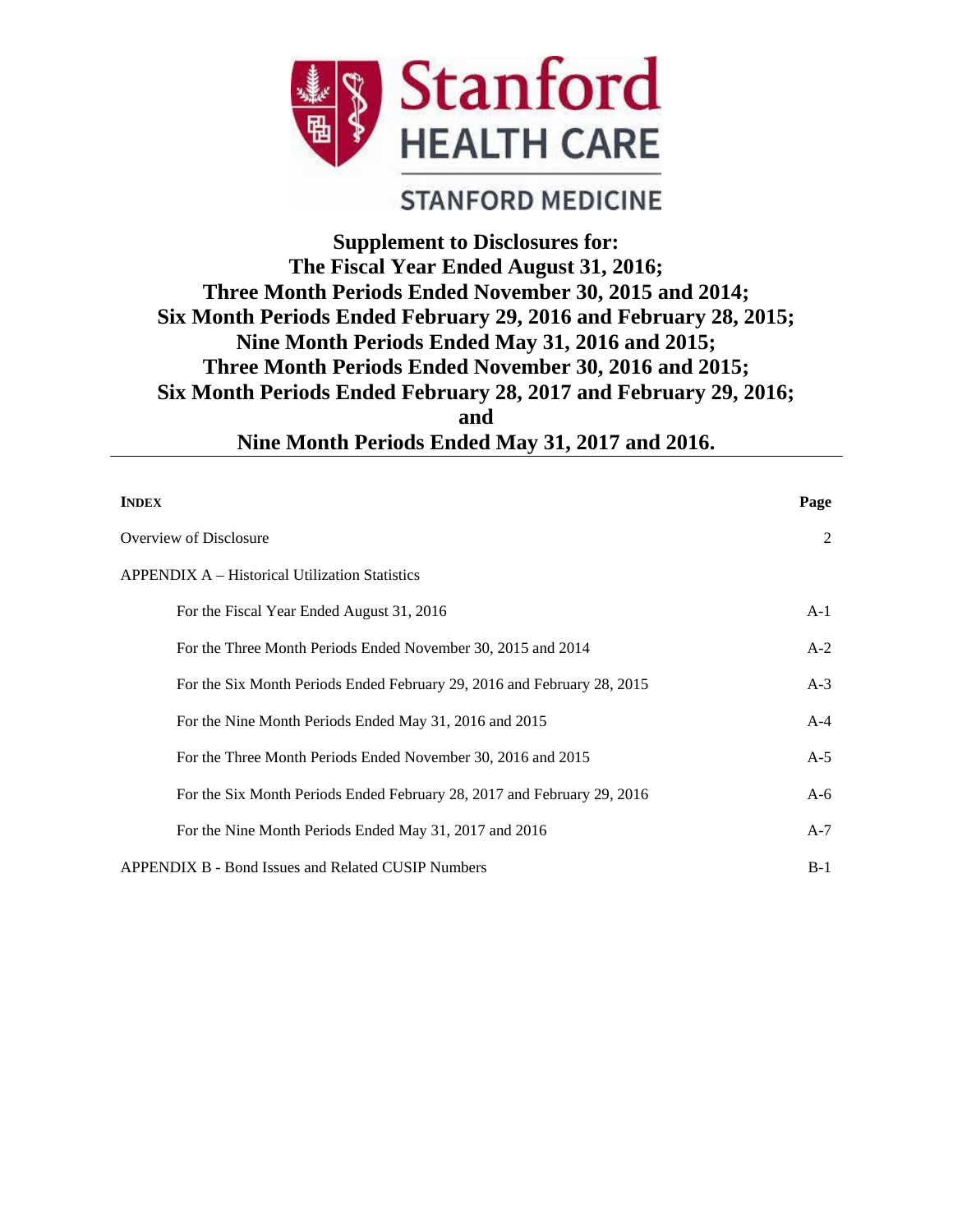Stanford Health Care (the "Corporation") hereby provides a supplement (this "Supplement") for the disclosures (collectively, the "Disclosures") previously filed for the following periods:

- For the Fiscal Year Ended August 31, 2016;
- For the Three Month Periods Ended November 30, 2015 and 2014;
- For the Six Month Periods Ended February 29, 2016 and February 28, 2015;
- For the Nine Month Periods Ended May 31, 2016 and 2015;
- For the Three Month Periods Ended November 30, 2016 and 2015;
- For the Six Month Periods Ended February 28, 2017 and February 29, 2016; and
- For the Nine Month Periods Ended May 31, 2017 and 2016.

The Corporation provides this Supplement pursuant to the following Continuing Disclosure Agreements (collectively, the "Disclosure Agreements") executed and delivered in connection with the related bond issues (collectively, the "Bonds").

- Continuing Disclosure Agreement dated June 2, 2008, relating to the original issue of \$156,200,000 California Health Facilities Financing Authority Revenue Bonds (Stanford Hospital and Clinics) 2008 Series A-1 and A-3;
- Continuing Disclosure Agreement dated June 16, 2010, relating to the original issue of \$296,055,000 California Health Facilities Financing Authority Refunding Revenue Bonds (Stanford Hospital and Clinics) 2010 Series A and B;
- Continuing Disclosure Agreement dated June 15, 2011, relating to the reoffering of \$272,365,000 California Health Facilities Financing Authority Refunding Revenue Bonds (Stanford Hospital and Clinics) 2008 Series A-2, A-3 and B-2;
- Continuing Disclosure Agreement dated May 23, 2012, relating to the original issue of \$408,320,000 California Health Facilities Financing Authority Revenue Bonds (Stanford Hospital and Clinics) 2012 Series A and B;
- Continuing Disclosure Agreement dated May 23, 2012, relating to the original issue of \$60,000,000 California Health Facilities Financing Authority Revenue Bonds (Stanford Hospital and Clinics) 2012 Series C; and
- Continuing Disclosure Agreement dated June 30, 2015, relating to the original issue of \$100,000,000 California Health Facilities Financing Authority Revenue Bonds (Stanford Health Care) 2015 Series A.

The tables in Appendix A of this Supplement present Historical Utilization statistics and correct certain Short Stay Outpatient ("OP") days information in Historical Utilization tables for the Disclosures. The Bonds are identified together with their corresponding CUSIPs in Appendix B of this Supplement.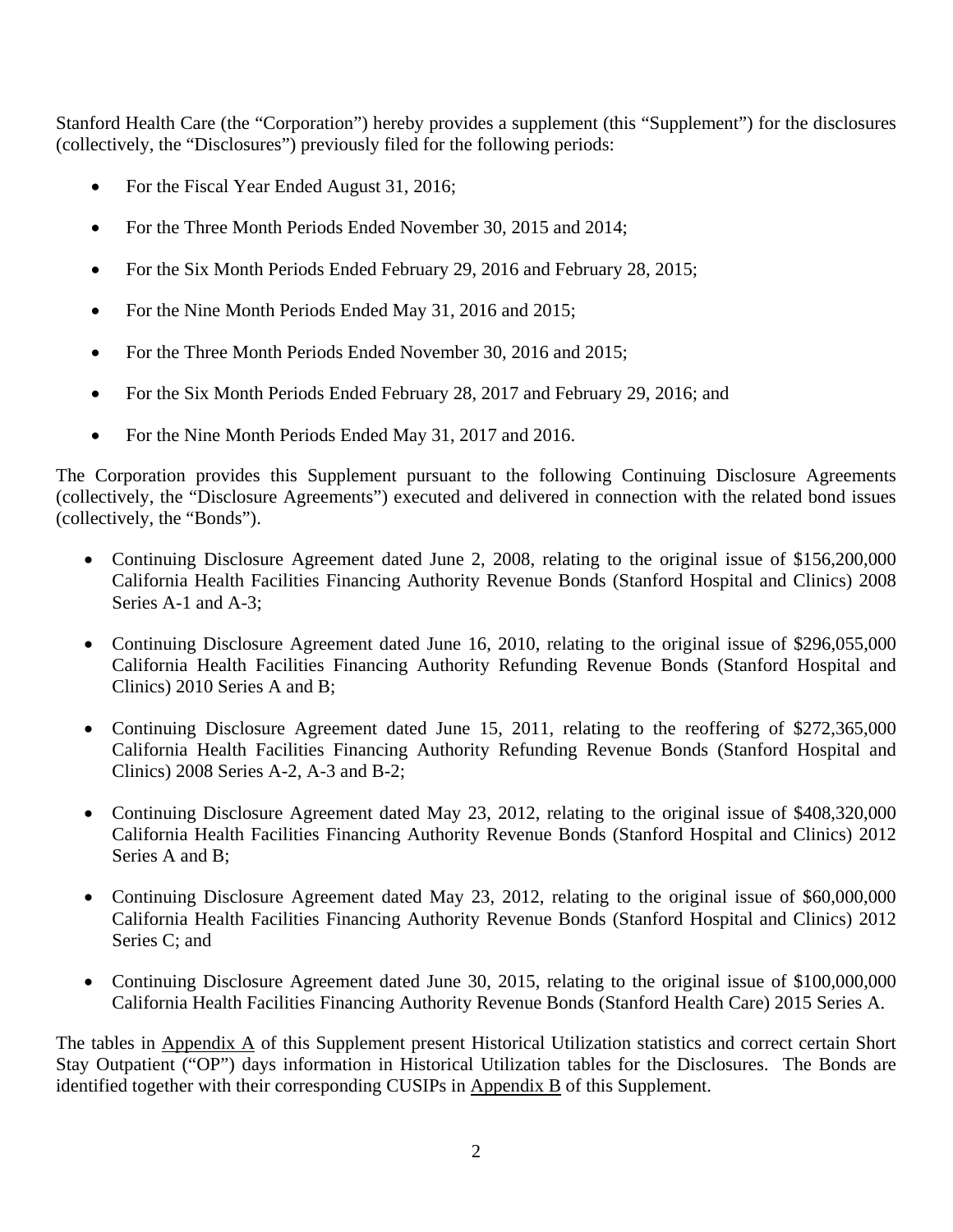Additionally, the Treasury department of the Corporation maintains a world-wide web site to which it makes certain disclosure documents available to the general public at https://stanfordhealthcare.org/aboutus/bondholder-general-financial-information.html.

This Supplement is provided solely pursuant to the Disclosure Agreements. The filing of this Supplement does not constitute or imply any representation (i) that all of the information provided is material to investors, (ii) regarding any other financial, operating, or other information about the Corporation or the Bonds, or (iii) that no changes, circumstances or events have occurred since Disclosures to which this Supplement relates (other than as contained in this Supplement), or any other date specified with respect to any of the information contained in this Supplement, or that no other information exists, which may have a bearing on the security for the Bonds, or an investor's decision to buy, sell, or hold the Bonds. The information contained in this Supplement has been obtained from sources which are believed to be reliable, but such information is not guaranteed as to accuracy or completeness. No statement in this Supplement should be construed as a prediction or representation about future financial performance of the Corporation. Capitalized terms not otherwise defined herein shall have the meanings set forth in the applicable Disclosure Agreement.

For further information, please contact:

Thomas E. Malm, Treasurer Stanford Health Care 300 Pasteur Drive, MC 5554 Stanford, CA 94305 Email tmalm@stanfordhealthcare.org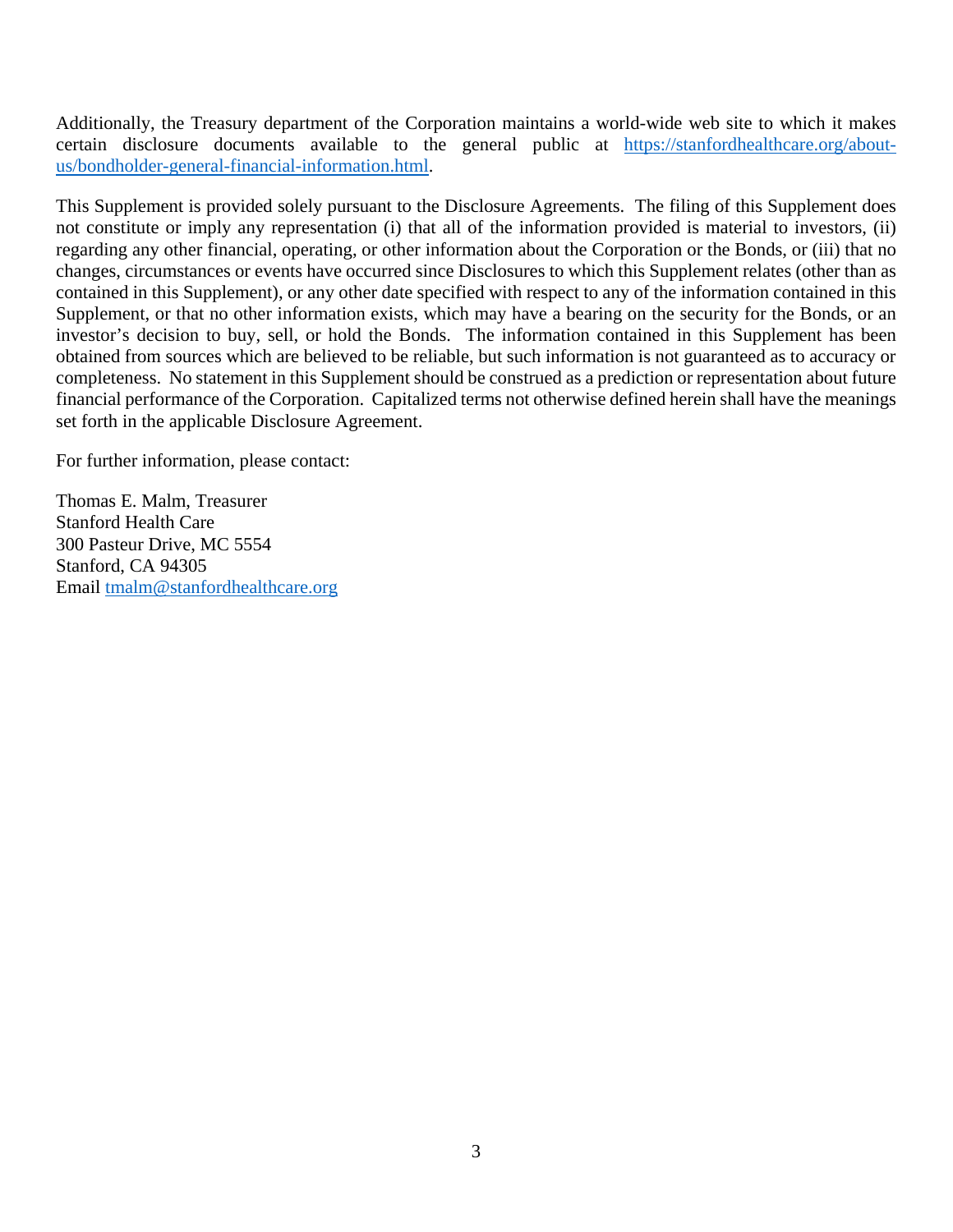The table below presents Historical Utilization for the Fiscal Years Ended August 31, 2016 and 2015 and corrects certain Short Stay OP days information for the Fiscal Year ended August 31, 2016. The dagger († ) indicates the figures that have been corrected.

|                                 | <b>Stanford Health Care</b> |                                          |  |
|---------------------------------|-----------------------------|------------------------------------------|--|
|                                 |                             | <b>Historical Utilization Statistics</b> |  |
|                                 |                             | For the Fiscal Years Ended               |  |
|                                 |                             | August 31, 2016 and 2015                 |  |
|                                 | 2016                        | 2015                                     |  |
| <b>Discharges</b>               |                             |                                          |  |
| Acute                           | 25,075                      | 25,438                                   |  |
| Behavioral Health               | 688                         | 608                                      |  |
| Total                           | 25,763                      | 26,046                                   |  |
|                                 |                             |                                          |  |
| <b>Patient Days</b>             |                             |                                          |  |
| Acute                           | 144,428                     | 140,125                                  |  |
| Behavioral Health 10,110        |                             | 10,201                                   |  |
| subtotal                        | 154,538                     | 150,326                                  |  |
| <b>Short Stay OP</b>            | $13,780^{\dagger}$          | 13,551                                   |  |
| <b>Total</b>                    | $168,318^{\dagger}$         | 163,877                                  |  |
|                                 |                             |                                          |  |
| <b>Average Daily Census</b>     |                             |                                          |  |
| Acute                           | 394.6                       | 382.9                                    |  |
| Behavioral Health               | 27.6                        | 27.9                                     |  |
| Total                           | 422.2                       | 410.7                                    |  |
| <b>Average Length of Stay</b>   |                             |                                          |  |
| Acute                           | 5.8                         | 5.5                                      |  |
| Behavioral Health               | 14.7                        | 16.8                                     |  |
| Total                           | 6.0                         | 5.8                                      |  |
|                                 |                             |                                          |  |
| <b>Case Mix Index</b>           | 2.38                        | 2.25                                     |  |
| Emergency room visits*          | 71,500                      | 68,643                                   |  |
| <b>Short Stay OP procedures</b> | 38,703                      | 36,226                                   |  |
| <b>Other Outpatient visits</b>  | 696,953                     | 563,609                                  |  |
| <b>Surgeries</b>                |                             |                                          |  |
| Inpatient                       | 13,580                      | 13,874                                   |  |
| Outpatient                      | 20,466                      | 19,082                                   |  |
| <b>Total</b>                    | 34,046                      | 32,956                                   |  |

**Source: Corporation records**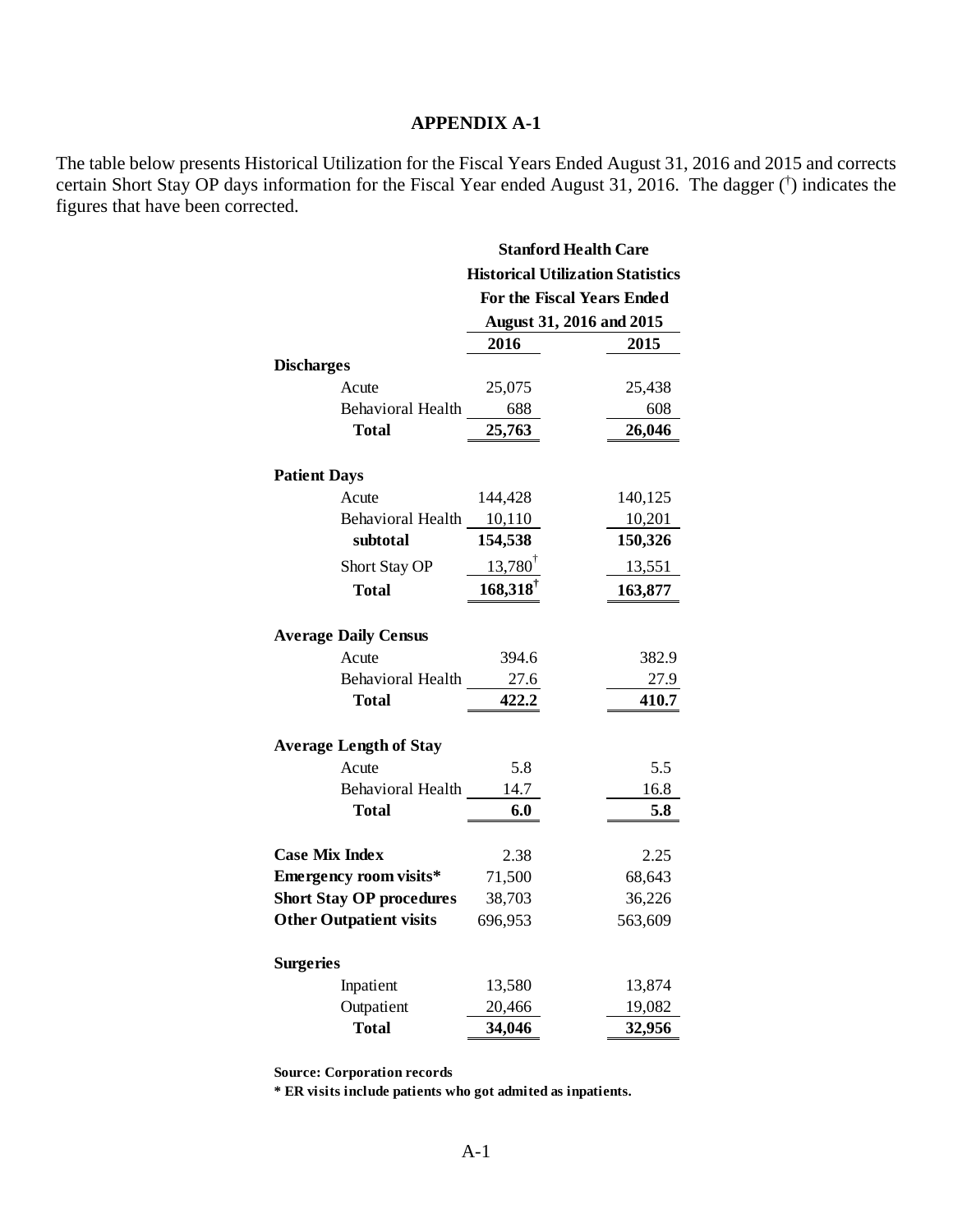The table below presents Historical Utilization for the Three Month Periods Ended November 30, 2015 and 2014 and corrects certain Short Stay OP days information for the Three Month Period Ended November 30, 2015. The dagger († ) indicates the figures that have been corrected.

|                                 | <b>Stanford Health Care</b><br><b>Historical Utilization Statistics</b> |         |
|---------------------------------|-------------------------------------------------------------------------|---------|
|                                 |                                                                         |         |
|                                 | For the Three Month Periods Ended                                       |         |
|                                 | November 30, 2015 and 2014                                              |         |
|                                 | 2015                                                                    | 2014    |
| <b>Discharges</b>               |                                                                         |         |
| Acute                           | 6,321                                                                   | 6,163   |
| <b>Behavioral Health</b>        | 186                                                                     | 131     |
| <b>Total</b>                    | 6,507                                                                   | 6,294   |
| <b>Patient Days</b>             |                                                                         |         |
| Acute                           | 35,827                                                                  | 34,494  |
| <b>Behavioral Health</b>        | 2,486                                                                   | 2,587   |
| subtotal                        | 38,313                                                                  | 37,081  |
| Short Stay OP                   | $2,955^{\dagger}$                                                       | 2,880   |
| <b>Total</b>                    | 41,268                                                                  | 39,961  |
| <b>Average Daily Census</b>     |                                                                         |         |
| Acute                           | 393.7                                                                   | 379.1   |
| <b>Behavioral Health</b>        | 27.3                                                                    | 28.4    |
| <b>Total</b>                    | 421.0                                                                   | 407.5   |
| <b>Average Length of Stay</b>   |                                                                         |         |
| Acute                           | 5.7                                                                     | 5.6     |
| <b>Behavioral Health</b>        | 13.4                                                                    | 19.7    |
| Total                           | 5.9                                                                     | 5.9     |
| <b>Case Mix Index</b>           | 2.32                                                                    | 2.26    |
| <b>Emergency room visits*</b>   | 17,056                                                                  | 16,082  |
| <b>Short Stay OP procedures</b> | 9,211                                                                   | 8,816   |
| <b>Other Outpatient visits</b>  | 159,528                                                                 | 139,021 |
| <b>Surgeries</b>                |                                                                         |         |
| Inpatient                       | 3,479                                                                   | 3,354   |
| Outpatient                      | 4,748                                                                   | 4,671   |
| <b>Total</b>                    | 8,227                                                                   | 8,025   |

**Source: Corporation records**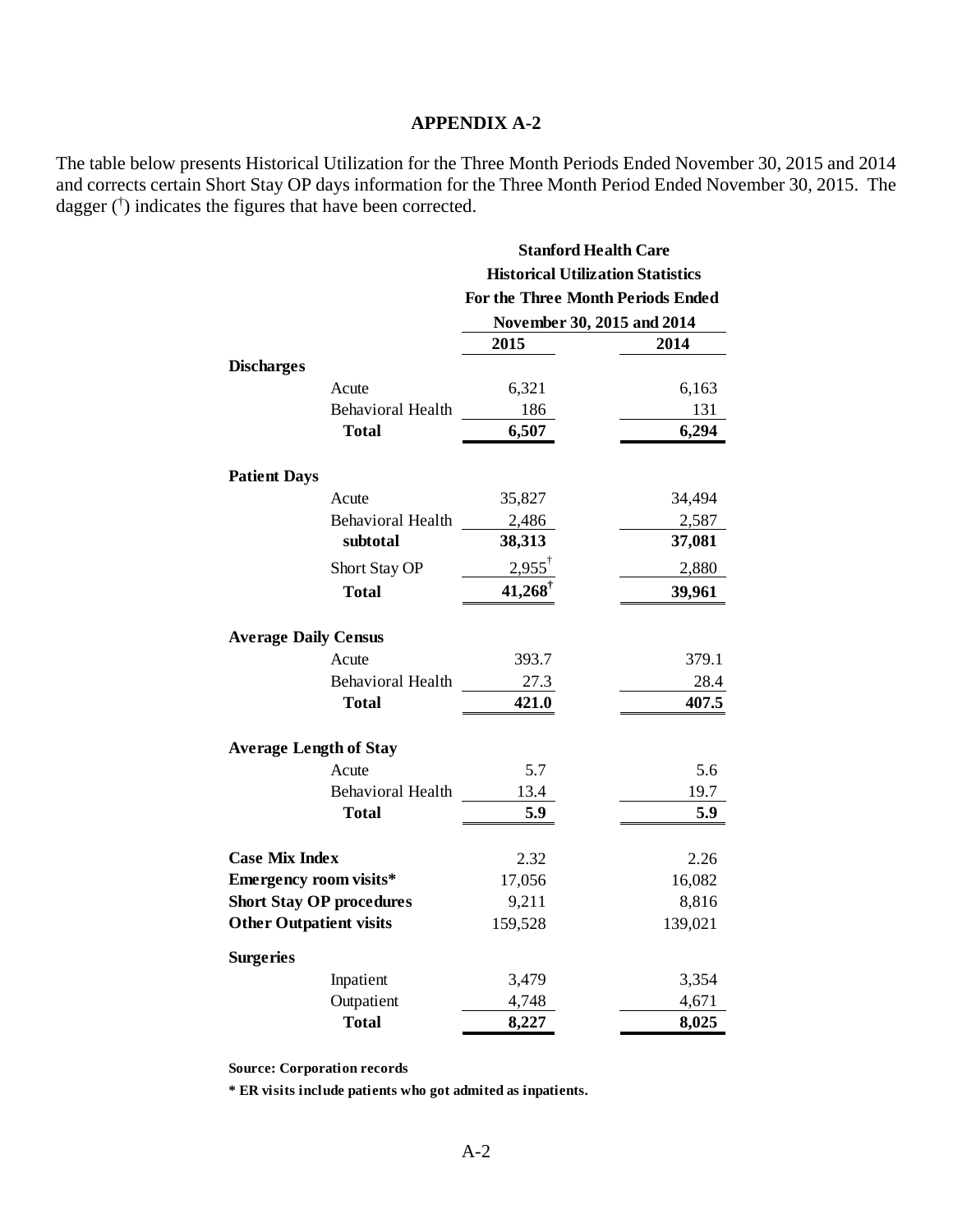The table below presents Historical Utilization for the Six Month Periods Ended February 29, 2016 and February 28, 2015 and corrects certain Short Stay OP days information for the Six Month Period Ended February 29, 2016. The dagger († ) indicates the figures that have been corrected.

|                                 | <b>Stanford Health Care</b>                                                 |         |
|---------------------------------|-----------------------------------------------------------------------------|---------|
|                                 | <b>Historical Utilization Statistics</b><br>For the Six Month Periods Ended |         |
|                                 |                                                                             |         |
|                                 | February 29, 2016 and February 28, 2015                                     |         |
|                                 | 2016                                                                        | 2015    |
| <b>Discharges</b>               |                                                                             |         |
| Acute                           | 12,486                                                                      | 12,421  |
| <b>Behavioral Health</b>        | 351                                                                         | 302     |
| Total                           | 12,837                                                                      | 12,723  |
| <b>Patient Days</b>             |                                                                             |         |
| Acute                           | 72,232                                                                      | 68,686  |
| <b>Behavioral Health</b>        | 5,025                                                                       | 5,055   |
| subtotal                        | 77,257                                                                      | 73,741  |
| Short Stay OP                   | $6,217$ <sup>†</sup>                                                        | 6,612   |
| <b>Total</b>                    | 83,474                                                                      | 80,353  |
| <b>Average Daily Census</b>     |                                                                             |         |
| Acute                           | 396.9                                                                       | 379.5   |
| <b>Behavioral Health</b>        | 27.6                                                                        | 27.9    |
| Total                           | 424.5                                                                       | 407.4   |
| <b>Average Length of Stay</b>   |                                                                             |         |
| Acute                           | 5.8                                                                         | 5.5     |
| <b>Behavioral Health</b>        | 14.3                                                                        | 16.7    |
| Total                           | 6.02                                                                        | 5.80    |
| <b>Case Mix Index</b>           | 2.37                                                                        | 2.24    |
| <b>Emergency room visits*</b>   | 35,060                                                                      | 33,592  |
| <b>Short Stay OP procedures</b> | 18,093                                                                      | 17,699  |
| <b>Other Outpatient visits</b>  | 325,666                                                                     | 280,651 |
| <b>Surgeries</b>                |                                                                             |         |
| Inpatient                       | 6,760                                                                       | 6,719   |
| Outpatient                      | 9,803                                                                       | 9,274   |
| <b>Total</b>                    | 16,563                                                                      | 15,993  |

**Source: Corporation records**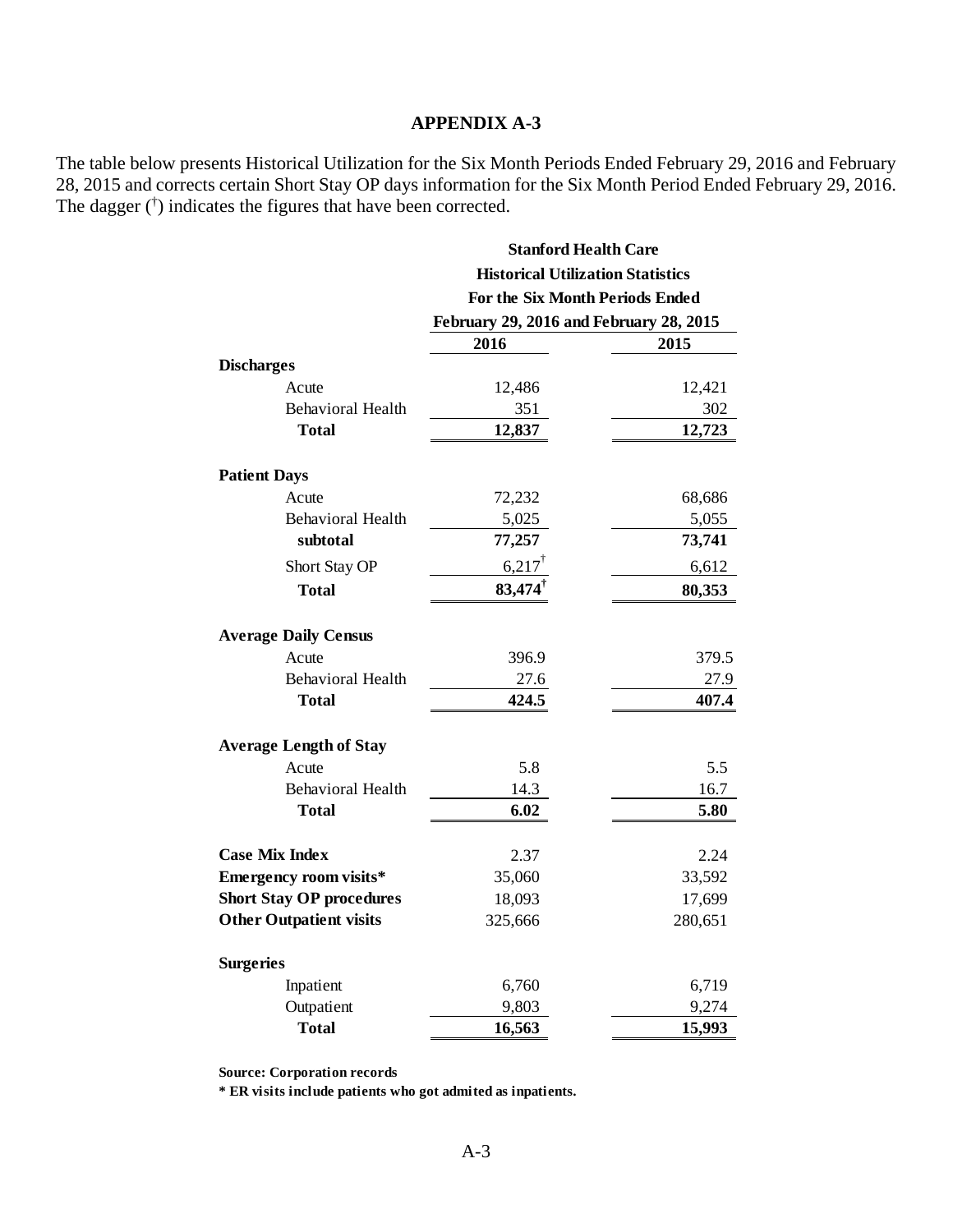The table below presents Historical Utilization for the Nine Month Periods Ended May 31, 2016 and 2015 and corrects certain Short Stay OP days information for the Nine Month Period Ended May 31, 2016. The dagger († ) indicates the figures that have been corrected.

|                                 | <b>Stanford Health Care</b><br><b>Historical Utilization Statistics</b><br>For the Nine Month Periods Ended |         |
|---------------------------------|-------------------------------------------------------------------------------------------------------------|---------|
|                                 |                                                                                                             |         |
|                                 |                                                                                                             |         |
|                                 | May 31, 2016 and 2015                                                                                       |         |
|                                 | 2016                                                                                                        | 2015    |
| <b>Discharges</b>               |                                                                                                             |         |
| Acute                           | 18,836                                                                                                      | 18,896  |
| Behavioral Health               | 515                                                                                                         | 447     |
| <b>Total</b>                    | 19,351                                                                                                      | 19,343  |
| <b>Patient Days</b>             |                                                                                                             |         |
| Acute                           | 108,872                                                                                                     | 104,350 |
| Behavioral Health               | 7,621                                                                                                       | 7,623   |
| subtotal                        | 116,493                                                                                                     | 111,973 |
| Short Stay OP                   | $10,063^{\dagger}$                                                                                          | 10,200  |
| <b>Total</b>                    | 126,556                                                                                                     | 122,173 |
|                                 |                                                                                                             |         |
| <b>Average Daily Census</b>     |                                                                                                             |         |
| Acute                           | 397.3                                                                                                       | 382.2   |
| Behavioral Health               | 27.8                                                                                                        | 27.9    |
| <b>Total</b>                    | 425.2                                                                                                       | 410.2   |
| <b>Average Length of Stay</b>   |                                                                                                             |         |
| Acute                           | 5.8                                                                                                         | 5.5     |
| Behavioral Health               | 14.8                                                                                                        | 17.1    |
| Total                           | 6.0                                                                                                         | 5.8     |
| <b>Case Mix Index</b>           | 2.38                                                                                                        | 2.25    |
| Emergency room visits*          | 53,764                                                                                                      | 51,488  |
| <b>Short Stay OP procedures</b> | 27,874                                                                                                      | 27,116  |
| <b>Other Outpatient visits</b>  | 511,754                                                                                                     | 412,693 |
|                                 |                                                                                                             |         |
| <b>Surgeries</b>                |                                                                                                             |         |
| Inpatient                       | 10,186                                                                                                      | 10,277  |
| Outpatient                      | 15,139                                                                                                      | 14,275  |
| <b>Total</b>                    | 25,325                                                                                                      | 24,552  |

**Source: Corporation records**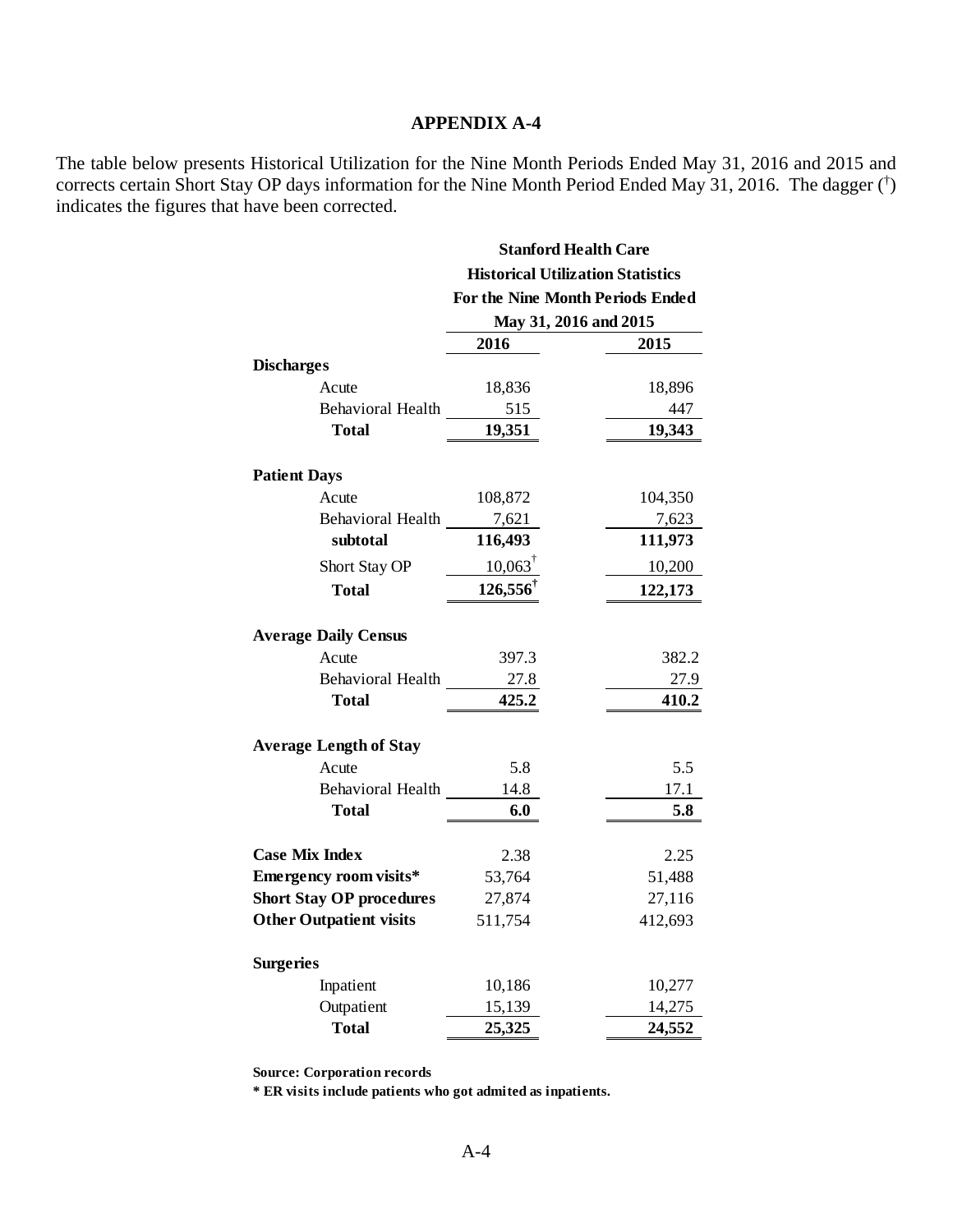The table below presents Historical Utilization for the Three Month Periods Ended November 30, 2016 and 2015 and corrects certain Short Stay OP days information for the Three Month Periods Ended November 30, 2016 and 2015. The dagger  $(\dagger)$  indicates the figures that have been corrected.

| <b>Stanford Health Care</b><br><b>Historical Utilization Statistics</b><br>For the Three Month Periods Ended |                                                                                                                                                                         |  |      |
|--------------------------------------------------------------------------------------------------------------|-------------------------------------------------------------------------------------------------------------------------------------------------------------------------|--|------|
|                                                                                                              |                                                                                                                                                                         |  |      |
|                                                                                                              |                                                                                                                                                                         |  | 2015 |
|                                                                                                              |                                                                                                                                                                         |  |      |
|                                                                                                              | 6,321                                                                                                                                                                   |  |      |
|                                                                                                              | 186                                                                                                                                                                     |  |      |
| 6,371                                                                                                        | 6,507                                                                                                                                                                   |  |      |
|                                                                                                              |                                                                                                                                                                         |  |      |
|                                                                                                              | 35,827                                                                                                                                                                  |  |      |
|                                                                                                              | 2,486                                                                                                                                                                   |  |      |
| 39,134                                                                                                       | 38,313                                                                                                                                                                  |  |      |
| 4,014                                                                                                        | 2,955                                                                                                                                                                   |  |      |
| 43,148                                                                                                       | 41,268                                                                                                                                                                  |  |      |
|                                                                                                              |                                                                                                                                                                         |  |      |
|                                                                                                              | 393.7                                                                                                                                                                   |  |      |
|                                                                                                              | 27.3                                                                                                                                                                    |  |      |
| 430.0                                                                                                        | 421.0                                                                                                                                                                   |  |      |
|                                                                                                              |                                                                                                                                                                         |  |      |
|                                                                                                              | 5.7                                                                                                                                                                     |  |      |
|                                                                                                              | 13.4                                                                                                                                                                    |  |      |
| 6.1                                                                                                          | 5.9                                                                                                                                                                     |  |      |
|                                                                                                              | 2.32                                                                                                                                                                    |  |      |
|                                                                                                              |                                                                                                                                                                         |  |      |
|                                                                                                              | 17,056<br>9,211                                                                                                                                                         |  |      |
|                                                                                                              | 159,528                                                                                                                                                                 |  |      |
|                                                                                                              |                                                                                                                                                                         |  |      |
|                                                                                                              | 3,479                                                                                                                                                                   |  |      |
|                                                                                                              | 4,748                                                                                                                                                                   |  |      |
|                                                                                                              | 8,227                                                                                                                                                                   |  |      |
|                                                                                                              | November 30, 2016 and 2015<br>2016<br>6,181<br>190<br>36,740<br>2,394<br>403.7<br>26.3<br>5.9<br>12.6<br>2.43<br>17,695<br>10,197<br>188,415<br>3,370<br>5,580<br>8,950 |  |      |

**Source: Corporation records**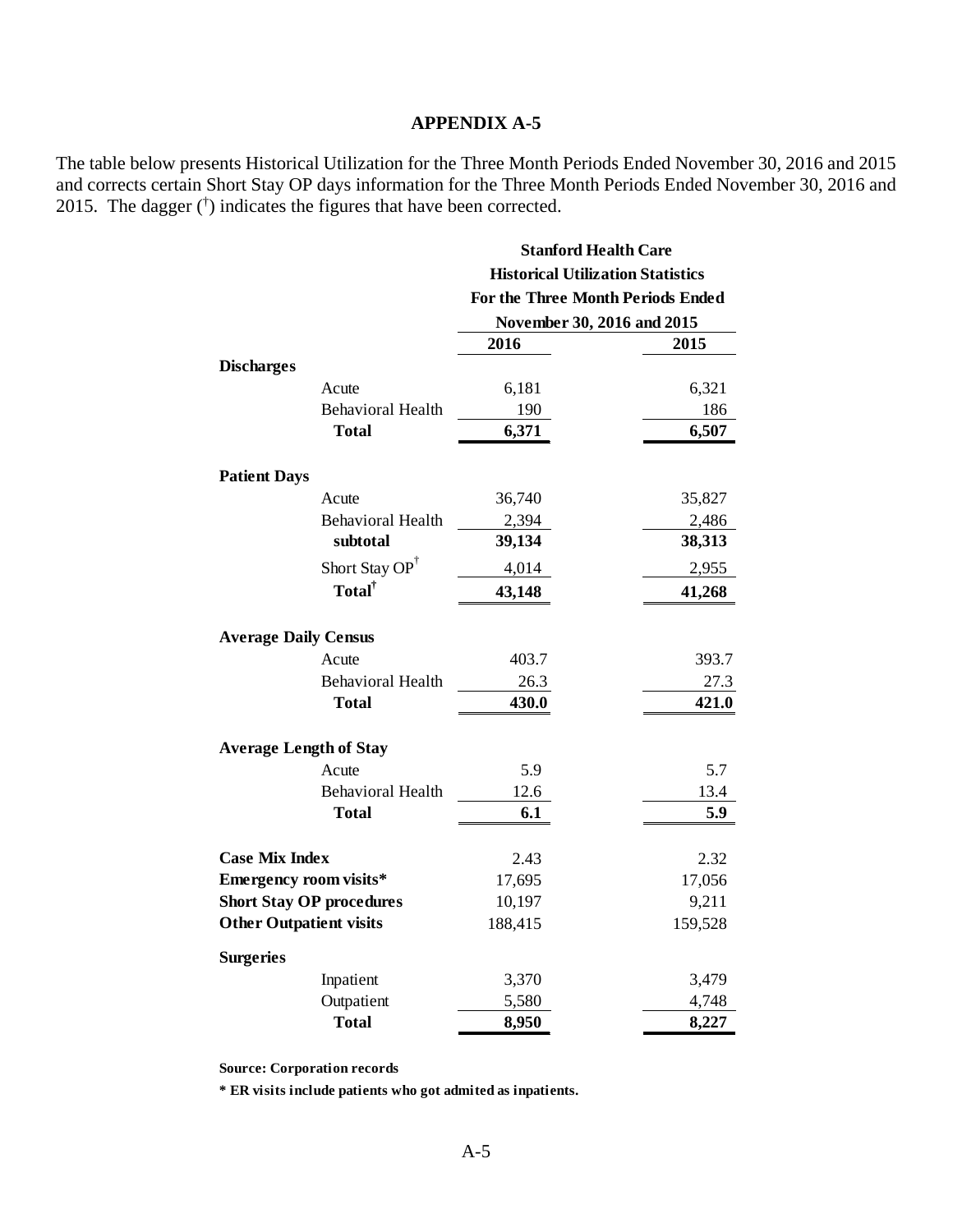The table below presents Historical Utilization for the Six Month Periods Ended February 28, 2017 and February 29, 2016 and corrects certain Short Stay OP days information for the Six Month Periods Ended February 28, 2017 and February 29, 2016. The dagger  $(\dagger)$  indicates the figures that have been corrected.

|                                 | <b>Stanford Health Care</b>                                                 |         |
|---------------------------------|-----------------------------------------------------------------------------|---------|
|                                 | <b>Historical Utilization Statistics</b><br>For the Six Month Periods Ended |         |
|                                 |                                                                             |         |
|                                 | February 28, 2017 and February 29, 2016                                     |         |
|                                 | 2017                                                                        | 2016    |
| <b>Discharges</b>               |                                                                             |         |
| Acute                           | 12,382                                                                      | 12,486  |
| <b>Behavioral Health</b>        | 381                                                                         | 351     |
| <b>Total</b>                    | 12,763                                                                      | 12,837  |
| <b>Patient Days</b>             |                                                                             |         |
| Acute                           | 73,990                                                                      | 72,232  |
| <b>Behavioral Health</b>        | 4,758                                                                       | 5,025   |
| subtotal                        | 78,748                                                                      | 77,257  |
| Short Stay OP <sup>†</sup>      | 8,155                                                                       | 6,217   |
| Total <sup>†</sup>              | 86,903                                                                      | 83,474  |
| <b>Average Daily Census</b>     |                                                                             |         |
| Acute                           | 408.8                                                                       | 396.9   |
| <b>Behavioral Health</b>        | 26.3                                                                        | 27.6    |
| Total                           | 435.1                                                                       | 424.5   |
| <b>Average Length of Stay</b>   |                                                                             |         |
| Acute                           | 6.0                                                                         | 5.8     |
| <b>Behavioral Health</b>        | 12.5                                                                        | 14.3    |
| <b>Total</b>                    | 6.2                                                                         | 6.0     |
| <b>Case Mix Index</b>           | 2.40                                                                        | 2.37    |
| <b>Emergency room visits*</b>   | 36,213                                                                      | 35,060  |
| <b>Short Stay OP procedures</b> | 20,008                                                                      | 18,093  |
| <b>Other Outpatient visits</b>  | 371,125                                                                     | 325,666 |
| <b>Surgeries</b>                |                                                                             |         |
| Inpatient                       | 6,734                                                                       | 6,760   |
| Outpatient                      | 10,915                                                                      | 9,803   |
| <b>Total</b>                    | 17,649                                                                      | 16,563  |

**Source: Corporation records**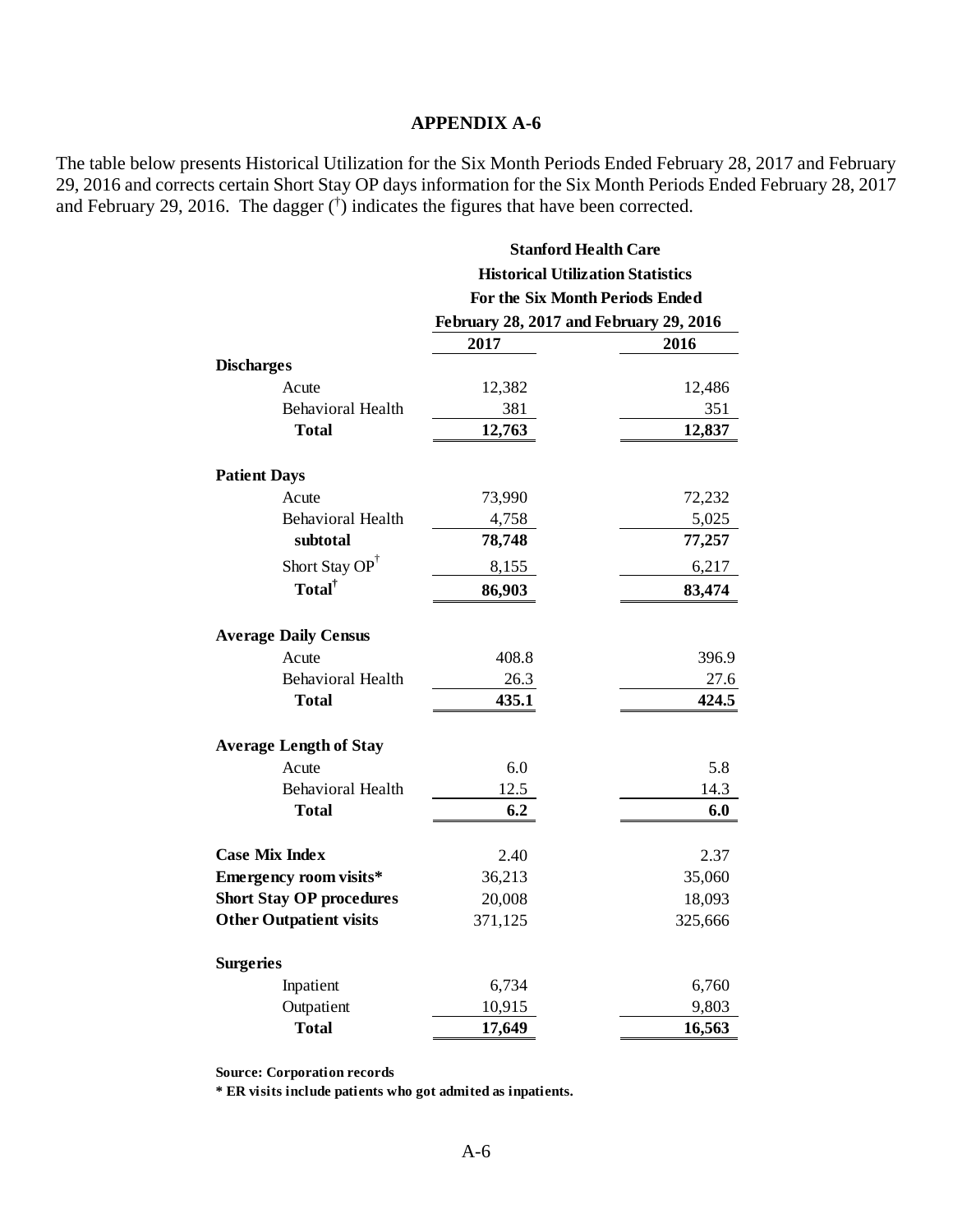The table below presents Historical Utilization for the Nine Month Periods Ended May 31, 2017 and 2016 and corrects certain Short Stay OP days information for the Nine Month Periods Ended May 31, 2017 and 2016. The dagger († ) indicates the figures that have been corrected.

|                                 | <b>Stanford Health Care</b><br><b>Historical Utilization Statistics</b> |         |
|---------------------------------|-------------------------------------------------------------------------|---------|
|                                 |                                                                         |         |
|                                 | For the Nine Month Periods Ended                                        |         |
|                                 | May 31, 2017 and 2016                                                   |         |
|                                 | 2017                                                                    | 2016    |
| <b>Discharges</b>               |                                                                         |         |
| Acute                           | 18,857                                                                  | 18,836  |
| <b>Behavioral Health</b>        | 582                                                                     | 515     |
| <b>Total</b>                    | 19,439                                                                  | 19,351  |
| <b>Patient Days</b>             |                                                                         |         |
| Acute                           | 110,280                                                                 | 108,872 |
| <b>Behavioral Health</b>        | 7,135                                                                   | 7,621   |
| subtotal                        | 117,415                                                                 | 116,493 |
| Short Stay OP <sup>†</sup>      | 12,138                                                                  | 10,063  |
| Total <sup>†</sup>              | 129,553                                                                 | 126,556 |
|                                 |                                                                         |         |
| <b>Average Daily Census</b>     |                                                                         |         |
| Acute                           | 404.0                                                                   | 397.3   |
| Behavioral Health               | 26.1                                                                    | 27.8    |
| Total                           | 430.1                                                                   | 425.2   |
| <b>Average Length of Stay</b>   |                                                                         |         |
| Acute                           | 5.8                                                                     | 5.8     |
| <b>Behavioral Health</b>        | 12.3                                                                    | 14.8    |
| Total                           | 6.04                                                                    | 6.02    |
| <b>Case Mix Index</b>           | 2.43                                                                    | 2.38    |
| Emergency room visits*          | 55,672                                                                  | 53,764  |
| <b>Short Stay OP procedures</b> | 30,508                                                                  | 27,874  |
| <b>Other Outpatient visits</b>  | 571,235                                                                 | 511,754 |
| <b>Surgeries</b>                |                                                                         |         |
| Inpatient                       | 10,197                                                                  | 10,186  |
| Outpatient                      | 16,896                                                                  | 15,139  |
| <b>Total</b>                    | 27,093                                                                  | 25,325  |

**Source: Corporation records**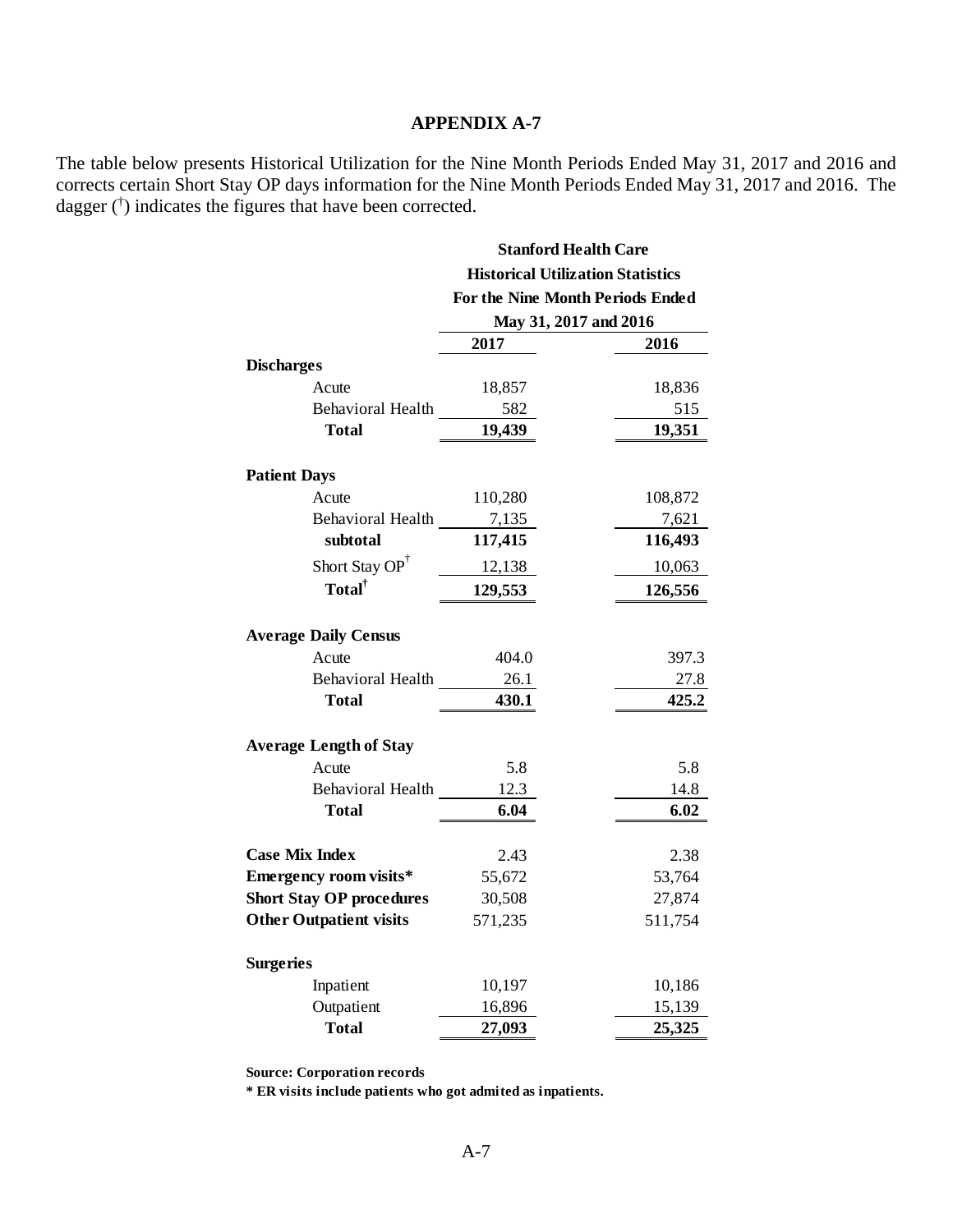#### **APPENDIX B**

# **Bond Issues and Related CUSIP Numbers**

#### **California Health Facilities Financing Authority Refunding Revenue Bonds (Stanford Hospital and Clinics) 2008 Series A-1**

| <b>CUSIP</b> | <b>Maturity</b><br><b>Date</b> | <b>Interest</b><br>Rate $(\% )$ | Original<br><b>Principal</b><br><b>Amount</b> |
|--------------|--------------------------------|---------------------------------|-----------------------------------------------|
| 13033LHL4    | 11/15/2017                     | 4.00                            | 425,000                                       |
| 13033LHM2    | 11/15/2018                     | 4.00                            | 475,000                                       |
| 13033LHN0    | 11/15/2019                     | 4.00                            | 225,000                                       |
| 13033LHP5    | 11/15/2020                     | 4.00                            | 675,000                                       |
| 13033LHR1    | 11/15/2021                     | 4.00                            | 300,000                                       |
| 13033LHQ3    | 11/15/2040                     | 5.15                            | 65,310,000                                    |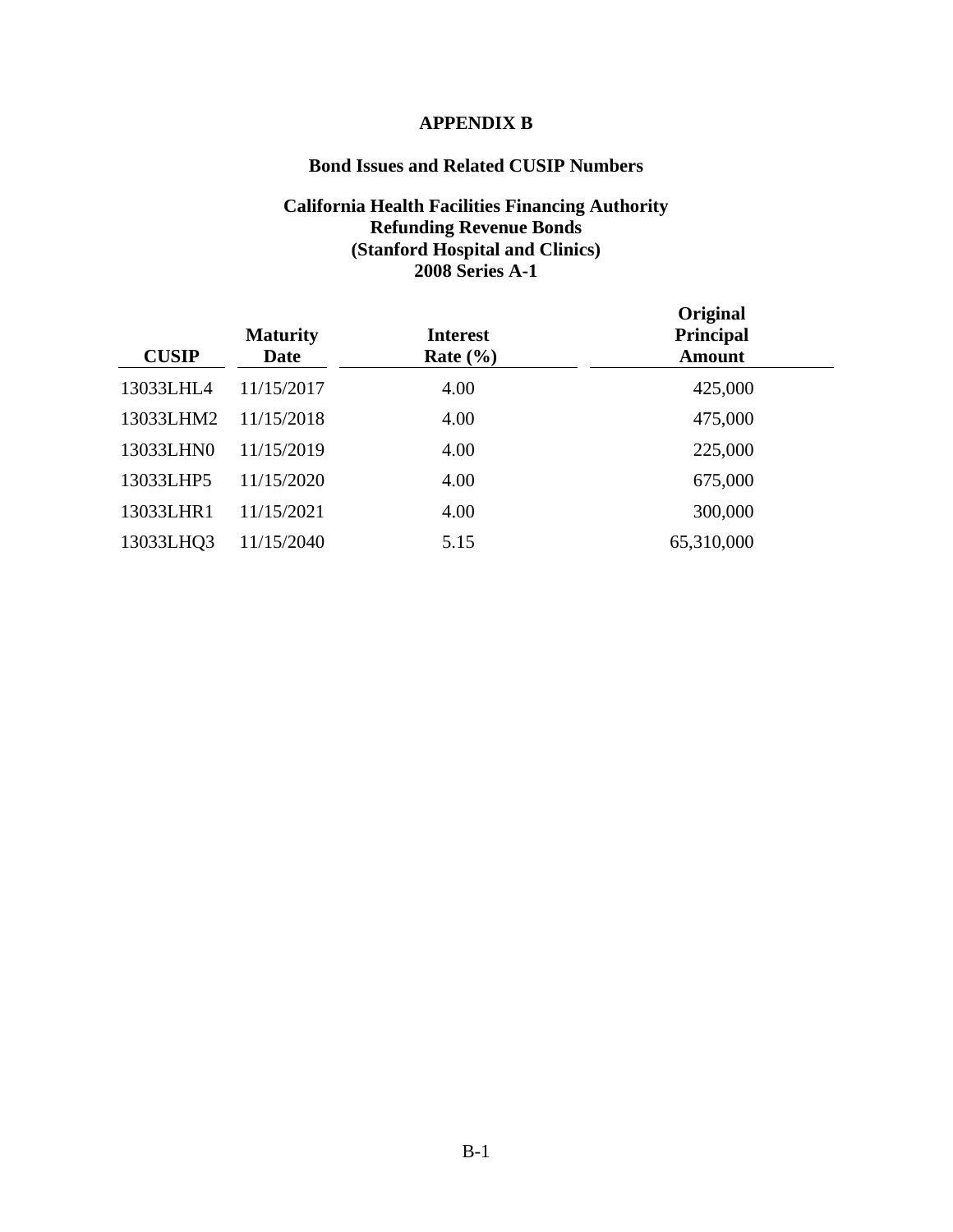# **California Health Facilities Financing Authority Refunding Revenue Bonds (Stanford Hospital and Clinics) 2008 Series A-2**

| <b>CUSIP</b> | <b>Maturity</b><br>Date | <b>Interest</b><br>Rate $(\% )$ | Original<br>Principal<br><b>Amount</b> |
|--------------|-------------------------|---------------------------------|----------------------------------------|
| 13033LNB9    | 11/15/2017              | 4.00                            | 625,000                                |
| 13033LNC7    | 11/15/2018              | 4.00                            | 700,000                                |
| 13033LND5    | 11/15/2019              | 4.00                            | 325,000                                |
| 13033LNE3    | 11/15/2020              | 5.00                            | 1,000,000                              |
| 13033LNF0    | 11/15/2021              | 5.00                            | 450,000                                |
| 13033LNG8    | 11/15/2040              | 5.25                            | 96,625,000                             |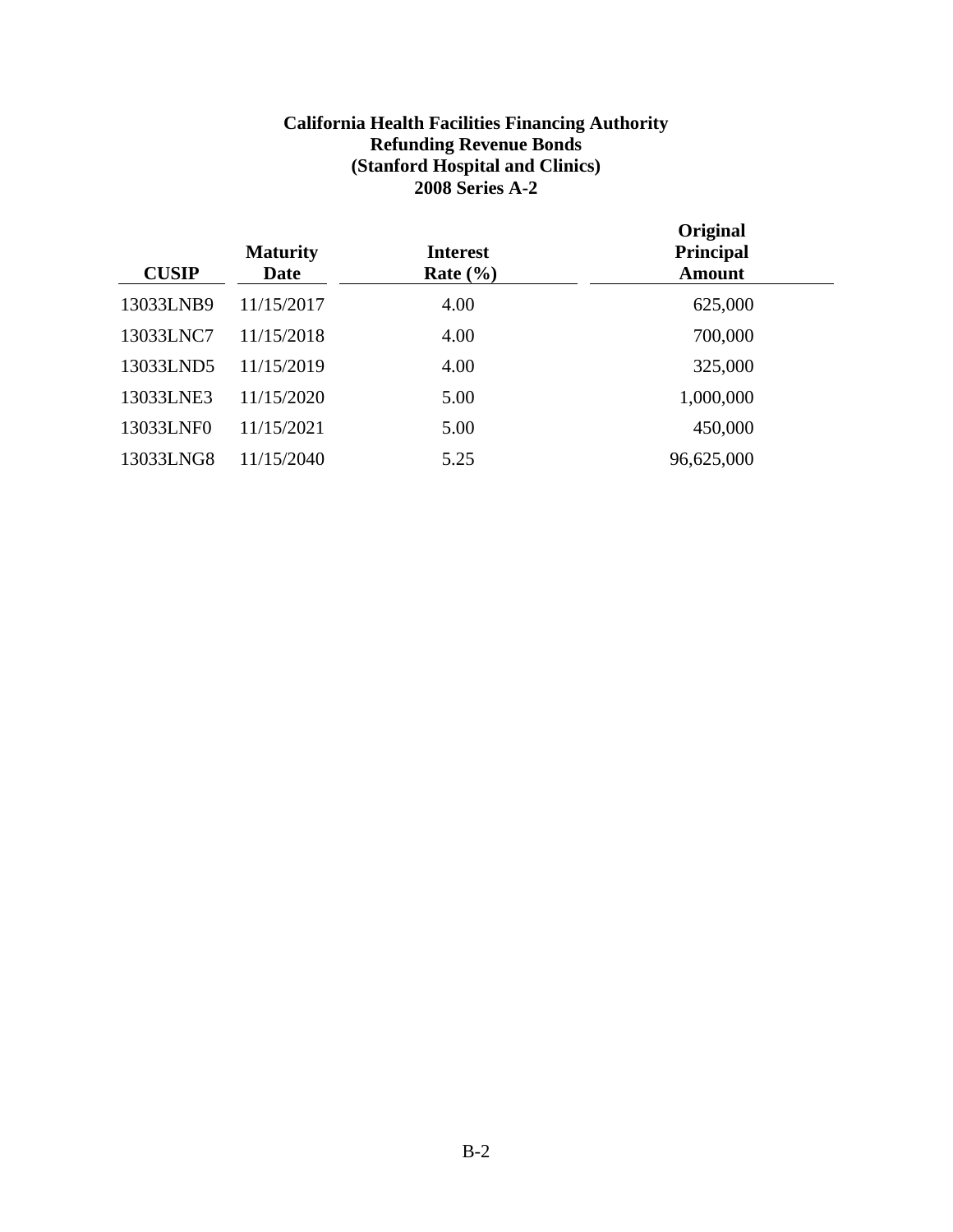# **California Health Facilities Financing Authority Refunding Revenue Bonds (Stanford Hospital and Clinics) 2008 Series A-3**

| <b>CUSIP</b> | <b>Maturity</b><br>Date | <b>Interest</b><br>Rate $(\% )$ | Original<br>Principal<br><b>Amount</b> |
|--------------|-------------------------|---------------------------------|----------------------------------------|
| 13033LNP8    | 11/15/2017              | 4.00                            | 525,000                                |
| 13033LNQ6    | 11/15/2018              | 3.00                            | 550,000                                |
| 13033LNR4    | 11/15/2019              | 4.00                            | 275,000                                |
| 13033LNS2    | 11/15/2020              | 5.00                            | 800,000                                |
| 13033LNT0    | 11/15/2021              | 4.00                            | 375,000                                |
| 13033LNU7    | 11/15/2040              | 5.50                            | 78,090,000                             |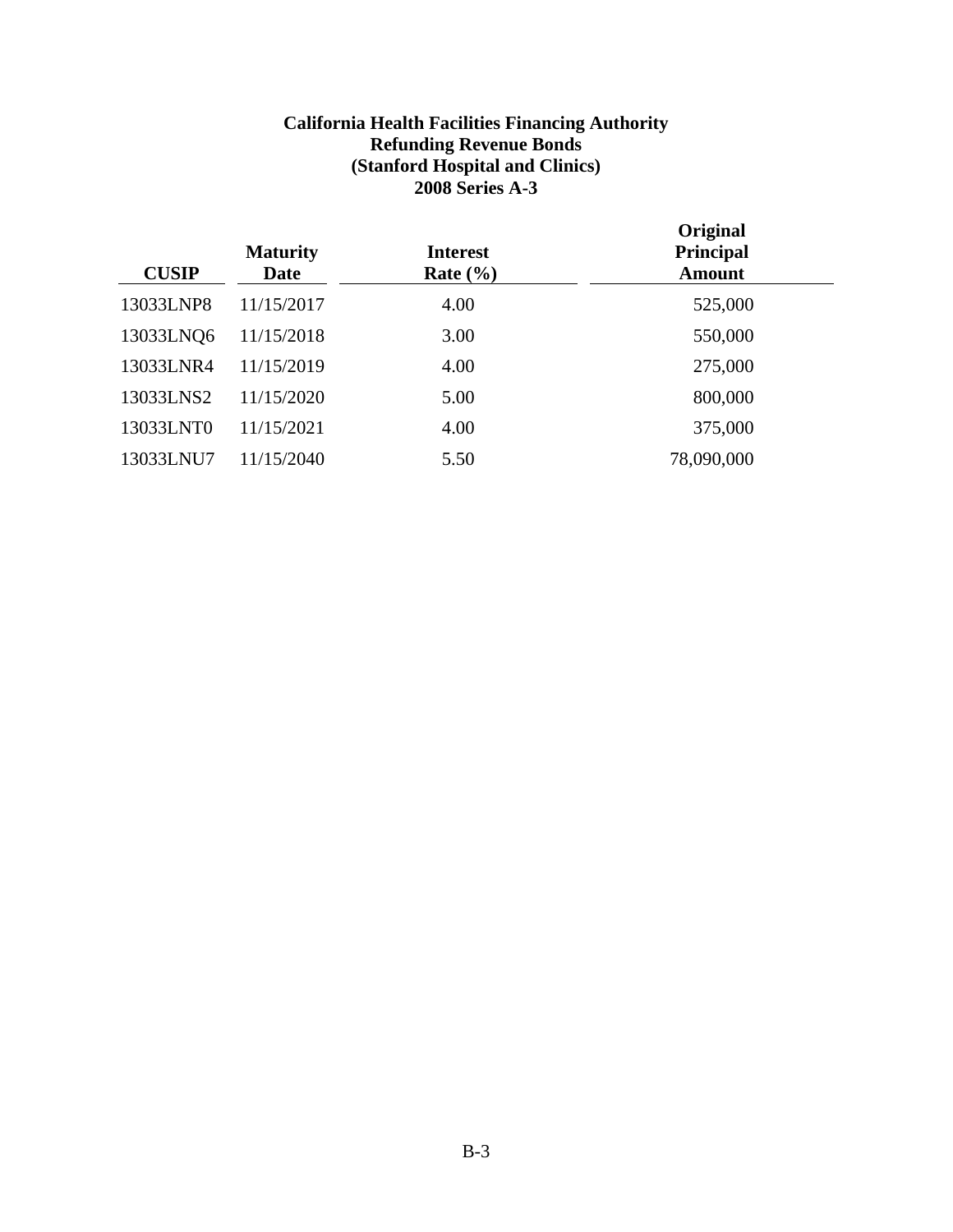# **California Health Facilities Financing Authority Refunding Revenue Bonds (Stanford Hospital and Clinics) 2008 Series B-2-1**

|              | <b>Maturity</b> | <b>Current</b><br><b>Commercial Paper</b> | Original<br><b>Principal</b> |
|--------------|-----------------|-------------------------------------------|------------------------------|
| <b>CUSIP</b> | <b>Date</b>     | Interest Rate $(\% )$                     | Amount                       |
| 13033LNX1    | 11/15/2045      | 0.93                                      | \$42,050,000                 |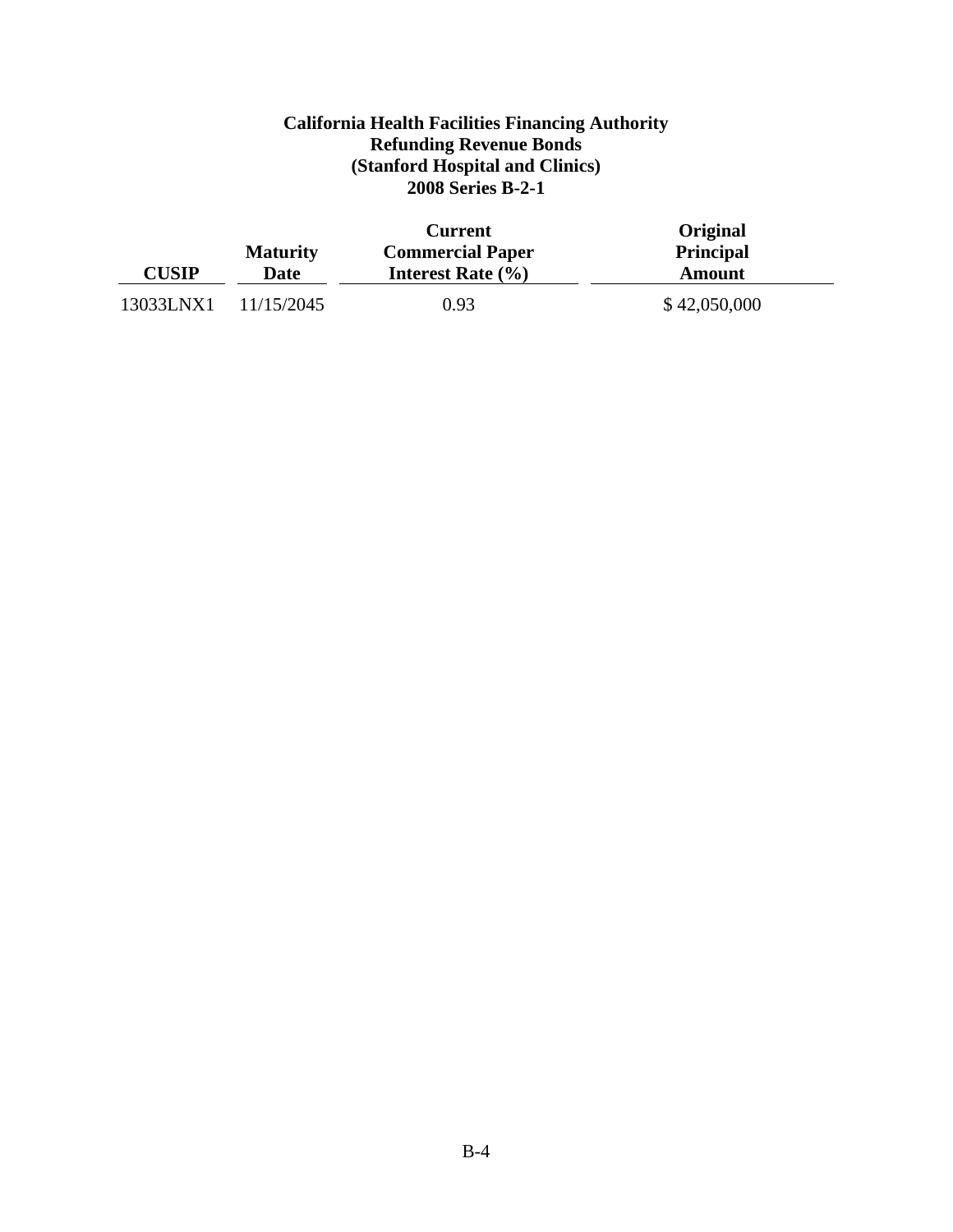# **California Health Facilities Financing Authority Refunding Revenue Bonds (Stanford Hospital and Clinics) 2008 Series B-2-2**

|              | <b>Maturity</b> | <b>Current</b><br><b>Commercial Paper</b> | Original<br><b>Principal</b> |
|--------------|-----------------|-------------------------------------------|------------------------------|
| <b>CUSIP</b> | Date            | Interest Rate $(\% )$                     | Amount                       |
| 13033LNY9    | 11/15/2045      | 0.95                                      | 42,050,000                   |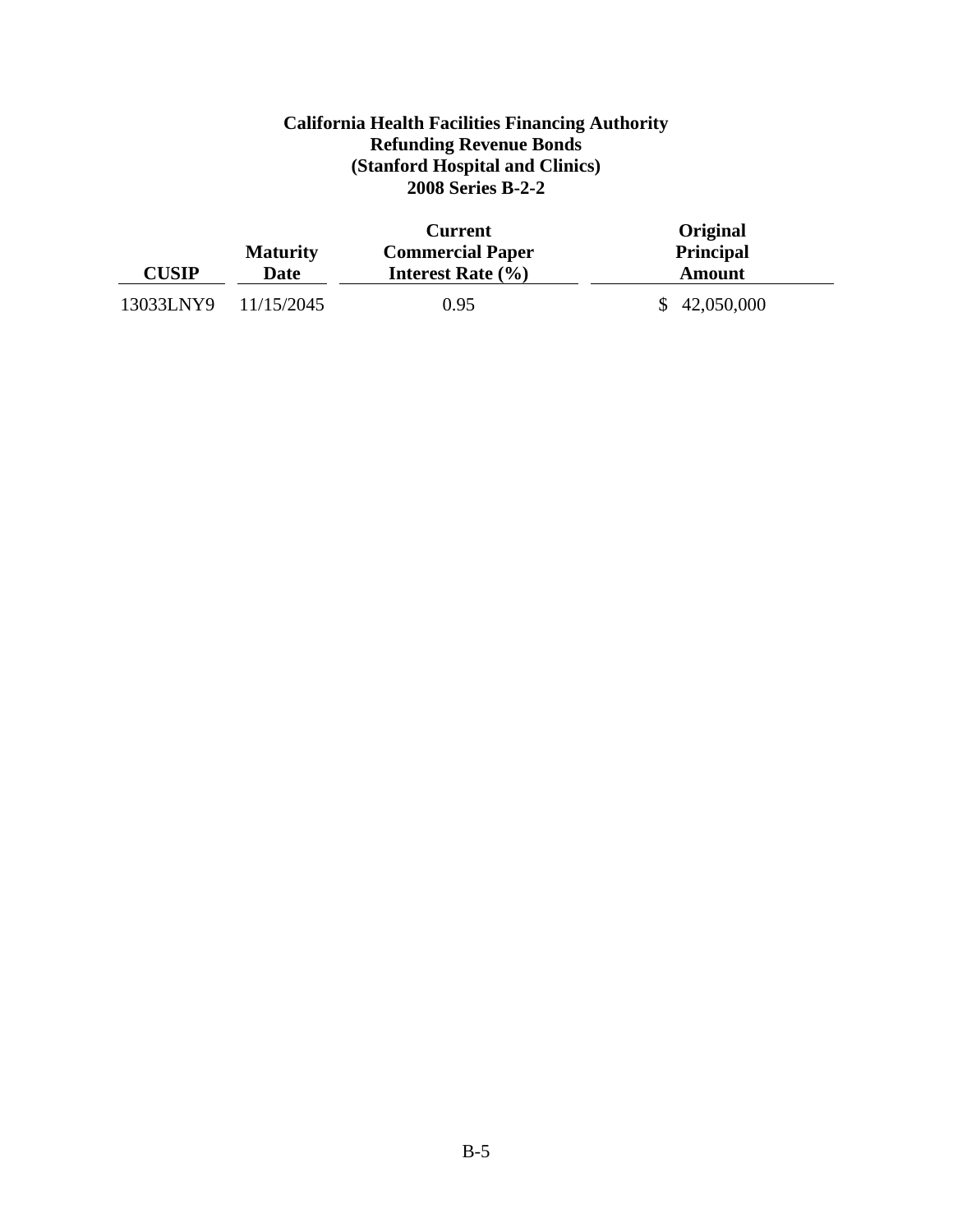# **California Health Facilities Financing Authority Refunding Revenue Bonds (Stanford Hospital and Clinics) 2010 Series A**

| <b>CUSIP</b> | <b>Maturity</b><br><b>Date</b> | <b>Interest</b><br>Rate $(\% )$ | Original<br>Principal<br><b>Amount</b> |
|--------------|--------------------------------|---------------------------------|----------------------------------------|
| 13033LHY6    | 11/15/2017                     | 5.00                            | 5,840,000                              |
| 13033LHZ3    | 11/15/2018                     | 5.00                            | 6,130,000                              |
| 13033LJA6    | 11/15/2019                     | 5.00                            | 6,435,000                              |
| 13033LJB4    | 11/15/2020                     | 5.00                            | 6,760,000                              |
| 13033LJE8    | 11/15/2021                     | 5.00                            | 7,095,000                              |
| 13033LJD0    | 11/15/2025                     | 5.00                            | 32,105,000                             |
| 13033LJC2    | 11/15/2031                     | 5.75                            | 50,000,000                             |
| 13033LJF5    | 11/15/2031                     | 5.25                            | 4,950,000                              |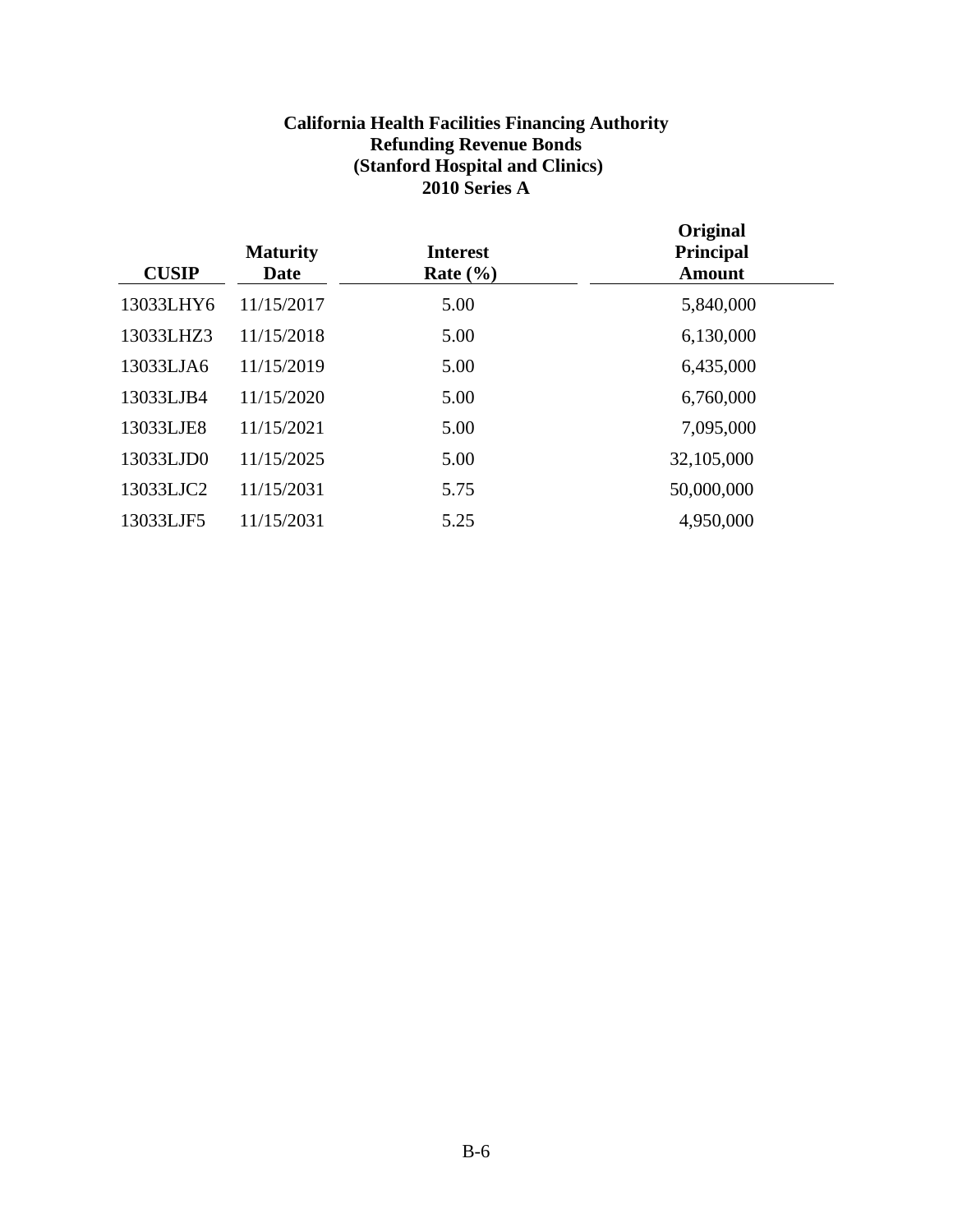# **California Health Facilities Financing Authority Refunding Revenue Bonds (Stanford Hospital and Clinics) 2010 Series B**

| <b>CUSIP</b> | <b>Maturity</b><br><b>Date</b> | <b>Interest</b><br>Rate $(\% )$ | Original<br><b>Principal</b><br><b>Amount</b> |  |
|--------------|--------------------------------|---------------------------------|-----------------------------------------------|--|
| 13033LJJ7    | 11/15/2025                     | 4.50                            | \$1,715,000                                   |  |
| 13033LJK4    | 11/15/2025                     | 5.00                            | 18,180,000                                    |  |
| 13033LJL2    | 11/15/2031                     | 5.75                            | 33,000,000                                    |  |
| 13033LJG3    | 11/15/2031                     | 5.25                            | 34,515,000                                    |  |
| 13033LJH1    | 11/15/2036                     | 5.00                            | 59,300,000                                    |  |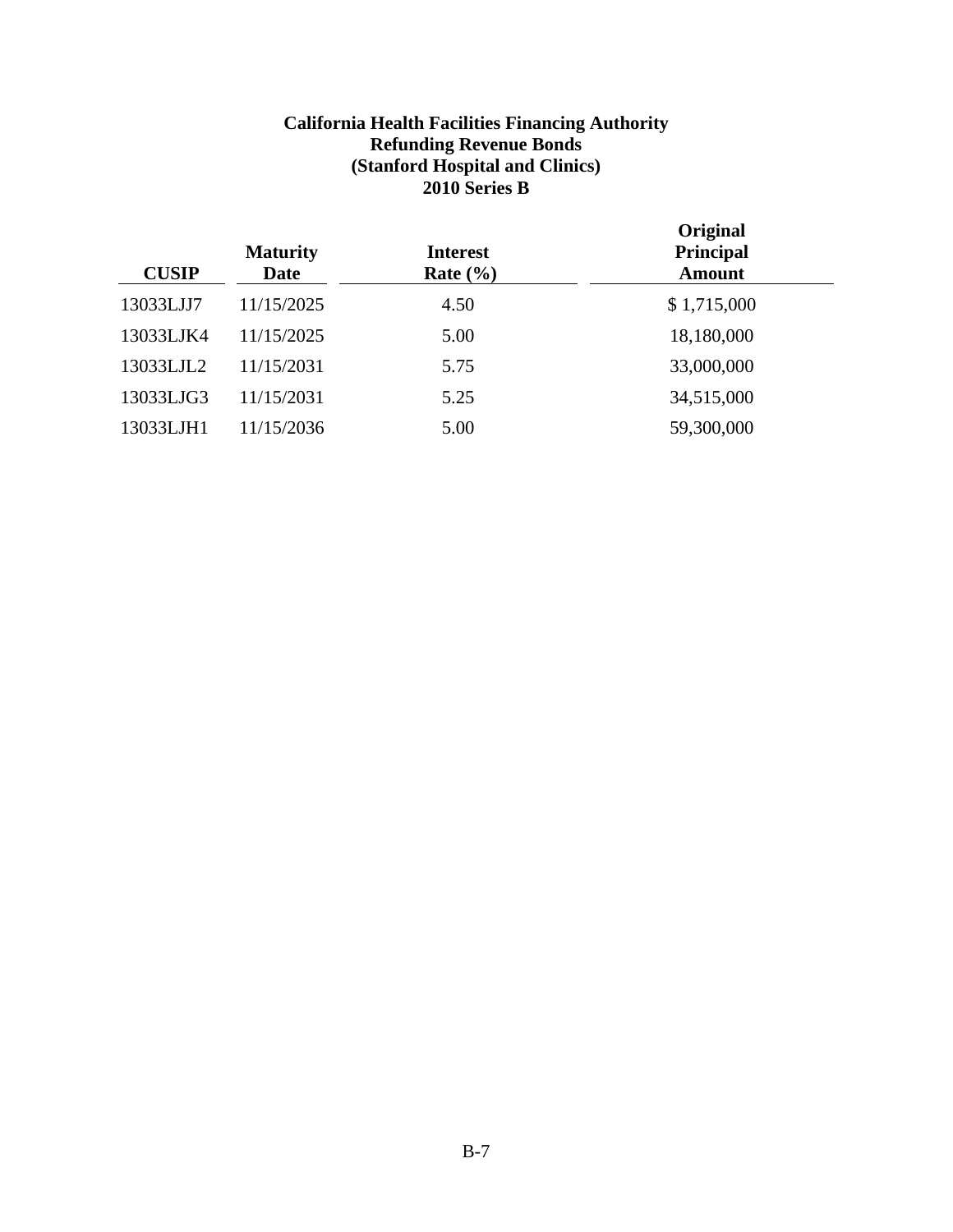### **California Health Facilities Financing Authority Revenue Bonds (Stanford Hospital and Clinics) 2012 Series A**

| <b>CUSIP</b>           | <b>Maturity</b><br>Date  | <b>Interest</b><br>Rate $(\% )$ | Original<br><b>Principal</b><br><b>Amount</b> |
|------------------------|--------------------------|---------------------------------|-----------------------------------------------|
| 13033LYQ4              | 08/15/2032               | 5.00                            | 1,960,000                                     |
| 13033LYR2<br>13033LZS0 | 08/15/2042<br>08/15/2051 | 5.00<br>5.00                    | 43,380,000<br>294,660,000                     |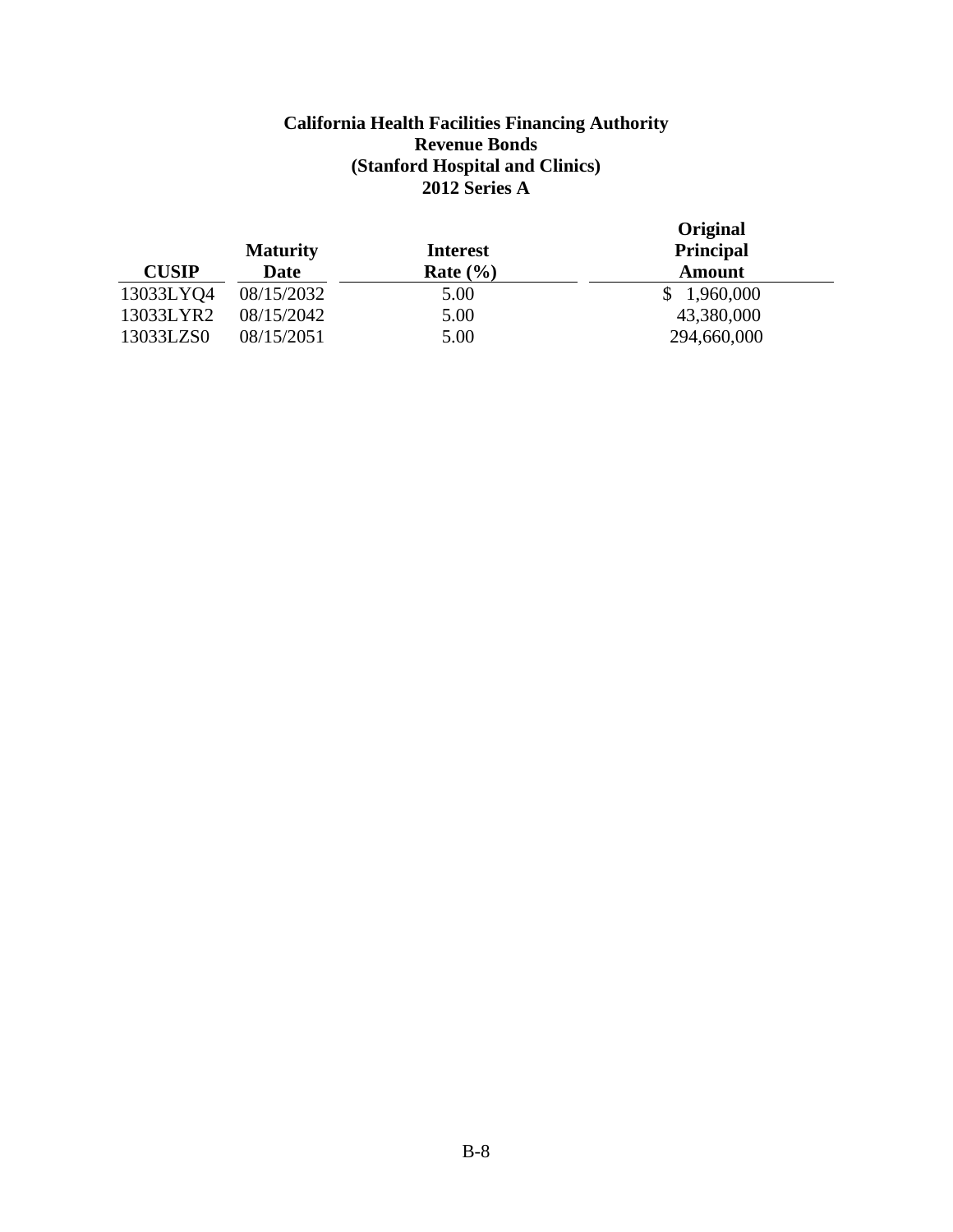### **California Health Facilities Financing Authority Revenue Bonds (Stanford Hospital and Clinics) 2012 Series B**

|              | <b>Maturity</b> | <b>Interest</b> | Original<br><b>Principal</b> |
|--------------|-----------------|-----------------|------------------------------|
| <b>CUSIP</b> | <b>Date</b>     | Rate $(\% )$    | <b>Amount</b>                |
| 13033LYY7    | 08/15/2018      | 3.00            | 2,000,000                    |
| 13033LZG5    | 08/15/2018      | 5.00            | 3,920,000                    |
| 13033LYZ4    | 08/15/2019      | 5.00            | 6,650,000                    |
| 13033LZA8    | 08/15/2020      | 4.00            | 2,500,000                    |
| 13033LZH3    | 08/15/2020      | 5.00            | 4,475,000                    |
| 13033LZB6    | 08/15/2021      | 4.00            | 6,810,000                    |
| 13033LZC4    | 08/15/2022      | 4.00            | 875,000                      |
| 13033LZJ9    | 08/15/2022      | 5.00            | 6,680,000                    |
| 13033LZD2    | 08/15/2023      | 5.00            | 7,430,000                    |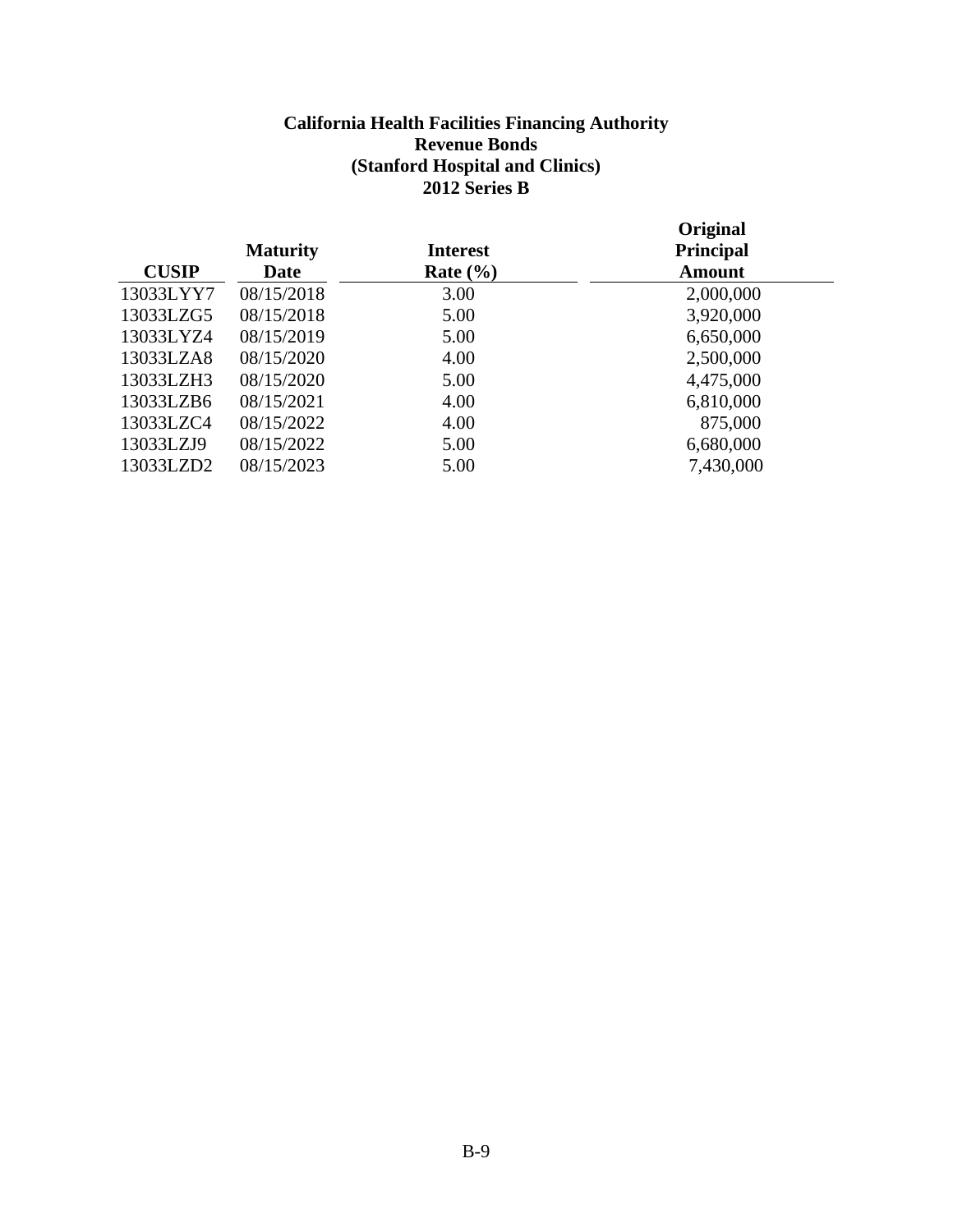### **California Health Facilities Financing Authority Revenue Bonds (Stanford Hospital and Clinics) 2012 Series C**

|              |                 | <b>Initial Windows</b> | Original         |
|--------------|-----------------|------------------------|------------------|
|              | <b>Maturity</b> | <b>Spread to</b>       | <b>Principal</b> |
| <b>CUSIP</b> | Date            | SIFMA (%)              | Amount           |
| 13033LZN0    | 08/15/2051      | 0.08                   | 60,000,000       |